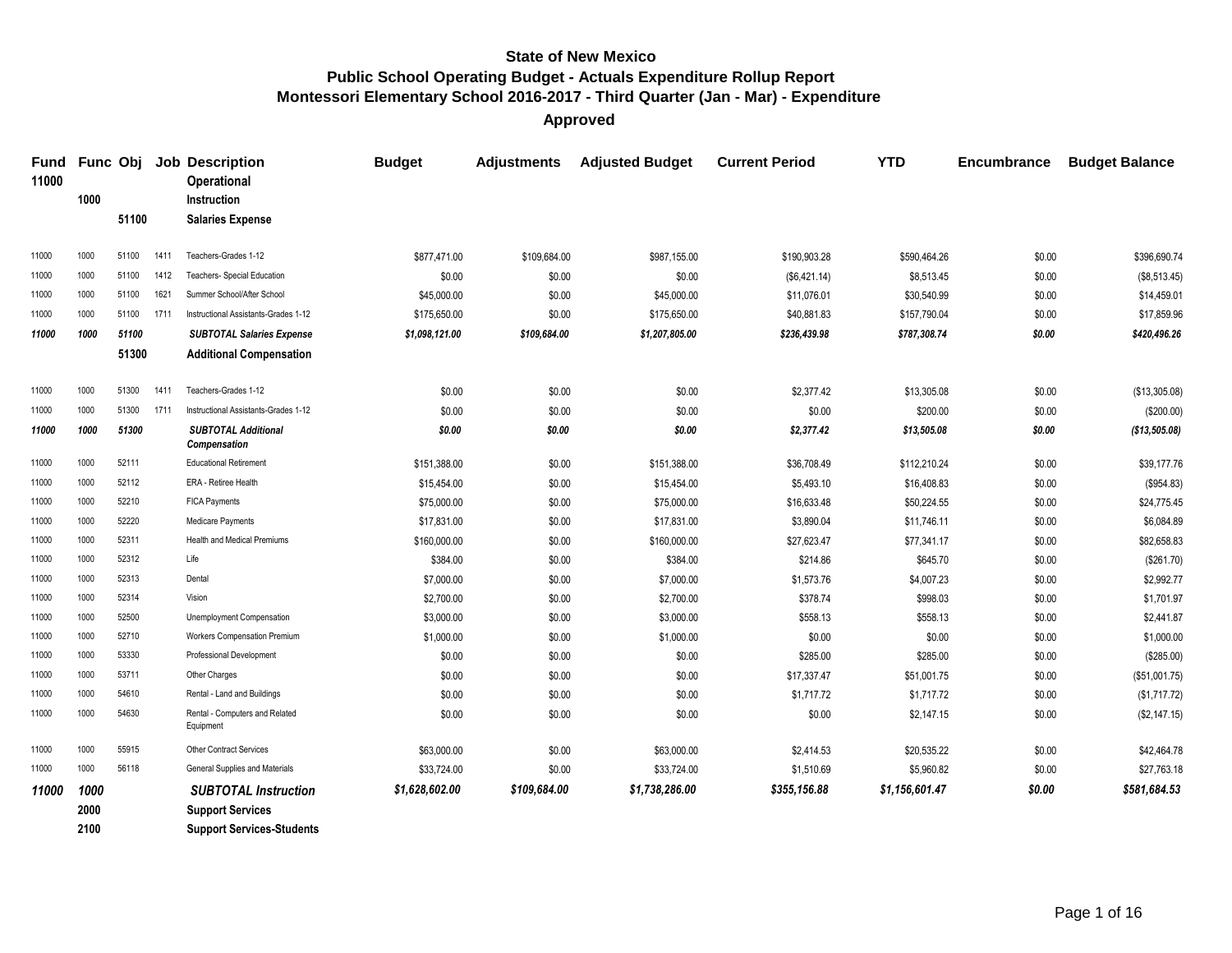**Salaries Expense**

| 11000 | 2100 | 51100<br>1217 | Secretarial/Clerical/Technical Assistants                     | \$124,477.00 | \$0.00 | \$124,477.00 | \$38,547.48  | \$113,914.67 | \$0.00 | \$10,562.33   |
|-------|------|---------------|---------------------------------------------------------------|--------------|--------|--------------|--------------|--------------|--------|---------------|
| 11000 | 2100 | 51100         | <b>SUBTOTAL Salaries Expense</b>                              | \$124,477.00 | \$0.00 | \$124,477.00 | \$38,547.48  | \$113,914.67 | \$0.00 | \$10,562.33   |
|       |      | 51300         | <b>Additional Compensation</b>                                |              |        |              |              |              |        |               |
| 11000 | 2100 | 51300<br>1217 | Secretarial/Clerical/Technical Assistants                     | \$0.00       | \$0.00 | \$0.00       | \$0.00       | \$9,524.12   | \$0.00 | (\$9,524.12)  |
| 11000 | 2100 | 51300         | <b>SUBTOTAL Additional</b><br><b>Compensation</b>             | \$0.00       | \$0.00 | \$0.00       | \$0.00       | \$9,524.12   | \$0.00 | (\$9,524.12)  |
| 11000 | 2100 | 52111         | <b>Educational Retirement</b>                                 | \$20,082.00  | \$0.00 | \$20,082.00  | \$5,358.12   | \$17,158.06  | \$0.00 | \$2,923.94    |
| 11000 | 2100 | 52112         | ERA - Retiree Health                                          | \$1,618.00   | \$0.00 | \$1,618.00   | \$770.94     | \$2,468.76   | \$0.00 | (\$850.76)    |
| 11000 | 2100 | 52210         | FICA Payments                                                 | \$7,469.00   | \$0.00 | \$7,469.00   | \$2,306.89   | \$7,384.42   | \$0.00 | \$84.58       |
| 11000 | 2100 | 52220         | Medicare Payments                                             | \$1,867.00   | \$0.00 | \$1,867.00   | \$539.57     | \$1,727.22   | \$0.00 | \$139.78      |
| 11000 | 2100 | 52311         | <b>Health and Medical Premiums</b>                            | \$16,000.00  | \$0.00 | \$16,000.00  | \$5,542.08   | \$15,838.44  | \$0.00 | \$161.56      |
| 11000 | 2100 | 52312         | Life                                                          | \$38.00      | \$0.00 | \$38.00      | \$25.14      | \$71.58      | \$0.00 | (\$33.58)     |
| 11000 | 2100 | 52313         | Dental                                                        | \$700.00     | \$0.00 | \$700.00     | \$498.78     | \$1,254.80   | \$0.00 | (\$554.80)    |
| 11000 | 2100 | 52314         | Vision                                                        | \$270.00     | \$0.00 | \$270.00     | \$84.12      | \$221.87     | \$0.00 | \$48.13       |
| 11000 | 2100 | 52500         | Unemployment Compensation                                     | \$500.00     | \$0.00 | \$500.00     | \$0.00       | \$0.00       | \$0.00 | \$500.00      |
| 11000 | 2100 | 53211         | Diagnosticians - Contracted                                   | \$0.00       | \$0.00 | \$0.00       | (\$2,556.46) | (\$2,556.46) | \$0.00 | \$2,556.46    |
| 11000 | 2100 | 53213         | Occupational Therapists - Contracted                          | \$0.00       | \$0.00 | \$0.00       | \$4,925.39   | \$14,629.12  | \$0.00 | (\$14,629.12) |
| 11000 | 2100 | 55915         | <b>Other Contract Services</b>                                | \$20,000.00  | \$0.00 | \$20,000.00  | \$0.00       | \$0.00       | \$0.00 | \$20,000.00   |
| 11000 | 2100 |               | <b>SUBTOTAL Support</b><br><b>Services-Students</b>           | \$193,021.00 | \$0.00 | \$193,021.00 | \$56,042.05  | \$181,636.60 | \$0.00 | \$11,384.40   |
|       | 2300 |               | <b>Support Services-General</b><br>Administration             |              |        |              |              |              |        |               |
| 11000 | 2300 | 53411         | Auditing                                                      | \$15,000.00  | \$0.00 | \$15,000.00  | \$5,655.37   | \$18,243.13  | \$0.00 | (\$3,243.13)  |
| 11000 | 2300 | 53413         | Legal                                                         | \$10,000.00  | \$0.00 | \$10,000.00  | \$3,538.53   | \$13,481.41  | \$0.00 | (\$3,481.41)  |
| 11000 | 2300 | 53711         | Other Charges                                                 | \$0.00       | \$0.00 | \$0.00       | \$1,609.68   | \$3,219.36   | \$0.00 | (\$3,219.36)  |
| 11000 | 2300 | 55812         | <b>Board Training</b>                                         | \$2,000.00   | \$0.00 | \$2,000.00   | \$0.00       | \$0.00       | \$0.00 | \$2,000.00    |
| 11000 | 2300 | 55915         | Other Contract Services                                       | \$0.00       | \$0.00 | \$0.00       | \$0.00       | \$1,073.12   | \$0.00 | (\$1,073.12)  |
| 11000 | 2300 |               | <b>SUBTOTAL Support</b><br>Services-General<br>Administration | \$27,000.00  | \$0.00 | \$27,000.00  | \$10,803.58  | \$36,017.02  | \$0.00 | (\$9,017.02)  |
|       | 2400 |               | <b>Support Services-School</b><br>Administration              |              |        |              |              |              |        |               |
|       |      | 51100         | <b>Salaries Expense</b>                                       |              |        |              |              |              |        |               |
| 11000 | 2400 | 51100<br>1112 | Principals                                                    | \$80.958.00  | \$0.00 | \$80,958,00  | \$18,682.68  | \$62,275.60  | \$0.00 | \$18,682.40   |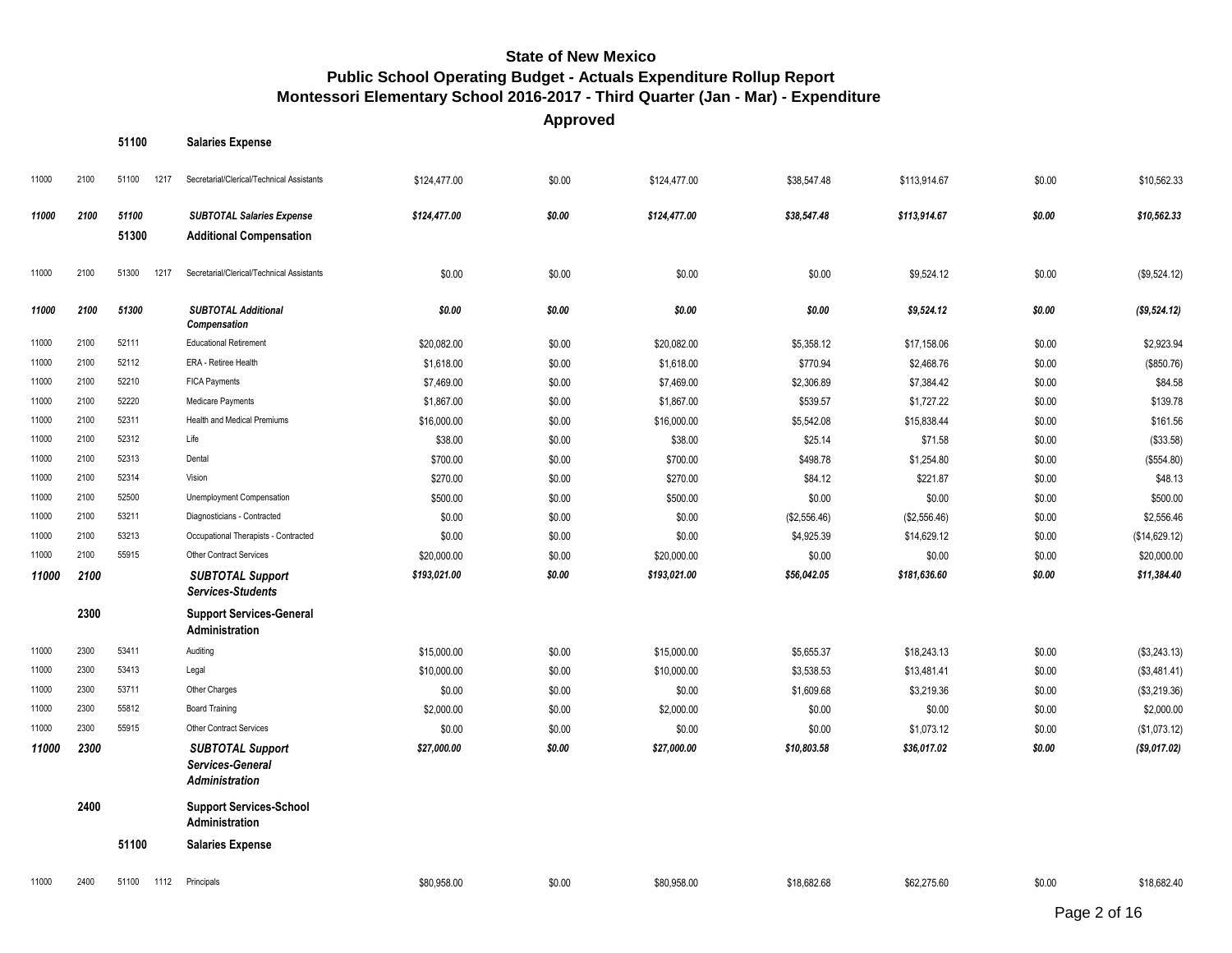|       |      |               |                                                              |              | <b>Approved</b> |              |             |             |        |               |
|-------|------|---------------|--------------------------------------------------------------|--------------|-----------------|--------------|-------------|-------------|--------|---------------|
| 11000 | 2400 | 51100         | <b>SUBTOTAL Salaries Expense</b>                             | \$80,958.00  | \$0.00          | \$80,958.00  | \$18,682.68 | \$62,275.60 | \$0.00 | \$18,682.40   |
| 11000 | 2400 | 52111         | <b>Educational Retirement</b>                                | \$11,253.00  | \$0.00          | \$11,253.00  | \$2,596.92  | \$8,656.40  | \$0.00 | \$2,596.60    |
| 11000 | 2400 | 52112         | ERA - Retiree Health                                         | \$1,619.00   | \$0.00          | \$1,619.00   | \$373.62    | \$1,245.40  | \$0.00 | \$373.60      |
| 11000 | 2400 | 52210         | FICA Payments                                                | \$4,857.00   | \$0.00          | \$4,857.00   | \$1,158.36  | \$3,861.20  | \$0.00 | \$995.80      |
| 11000 | 2400 | 52220         | Medicare Payments                                            | \$1,214.00   | \$0.00          | \$1,214.00   | \$270.90    | \$903.00    | \$0.00 | \$311.00      |
| 11000 | 2400 | 52312         | Life                                                         | \$0.00       | \$0.00          | \$0.00       | \$4.50      | \$15.00     | \$0.00 | (\$15.00)     |
| 11000 | 2400 | 52500         | Unemployment Compensation                                    | \$500.00     | \$0.00          | \$500.00     | \$0.00      | \$0.00      | \$0.00 | \$500.00      |
| 11000 | 2400 |               | <b>SUBTOTAL Support</b><br>Services-School<br>Administration | \$100,401.00 | \$0.00          | \$100,401.00 | \$23,086.98 | \$76,956.60 | \$0.00 | \$23,444.40   |
|       | 2500 |               | <b>Central Services</b>                                      |              |                 |              |             |             |        |               |
|       |      | 51100         | <b>Salaries Expense</b>                                      |              |                 |              |             |             |        |               |
| 11000 | 2500 | 51100<br>1113 | Administrative Associates                                    | \$64,020.00  | \$0.00          | \$64,020.00  | \$0.00      | \$0.00      | \$0.00 | \$64,020.00   |
| 11000 | 2500 | 51100<br>1115 | Assoc. Supt.-Fin./Bus. Mgr.                                  | \$0.00       | \$0.00          | \$0.00       | \$15,179.64 | \$50,598.80 | \$0.00 | (\$50,598.80) |
| 11000 | 2500 | 51100         | <b>SUBTOTAL Salaries Expense</b>                             | \$64,020.00  | \$0.00          | \$64,020.00  | \$15,179.64 | \$50,598.80 | \$0.00 | \$13,421.20   |
| 11000 | 2500 | 52111         | <b>Educational Retirement</b>                                | \$8,900.00   | \$0.00          | \$8,900.00   | \$2,109.96  | \$7,033.20  | \$0.00 | \$1,866.80    |
| 11000 | 2500 | 52112         | ERA - Retiree Health                                         | \$1,281.00   | \$0.00          | \$1,281.00   | \$303.60    | \$1,012.00  | \$0.00 | \$269.00      |
| 11000 | 2500 | 52210         | FICA Payments                                                | \$3,842.00   | \$0.00          | \$3,842.00   | \$867.42    | \$2,922.97  | \$0.00 | \$919.03      |
| 11000 | 2500 | 52220         | Medicare Payments                                            | \$960.00     | \$0.00          | \$960.00     | \$202.86    | \$683.60    | \$0.00 | \$276.40      |
| 11000 | 2500 | 52311         | Health and Medical Premiums                                  | \$8,000.00   | \$0.00          | \$8,000.00   | \$1,671.18  | \$4,371.12  | \$0.00 | \$3,628.88    |
| 11000 | 2500 | 52312         | Life                                                         | \$20.00      | \$0.00          | \$20.00      | \$3.66      | \$12.20     | \$0.00 | \$7.80        |
| 11000 | 2500 | 52313         | Dental                                                       | \$500.00     | \$0.00          | \$500.00     | \$95.34     | \$254.24    | \$0.00 | \$245.76      |
| 11000 | 2500 | 52314         | Vision                                                       | \$102.00     | \$0.00          | \$102.00     | \$16.56     | \$44.16     | \$0.00 | \$57.84       |
| 11000 | 2500 | 52500         | Unemployment Compensation                                    | \$1,281.00   | \$0.00          | \$1,281.00   | \$0.00      | \$0.00      | \$0.00 | \$1,281.00    |
| 11000 | 2500 | 52710         | Workers Compensation Premium                                 | \$640.00     | \$0.00          | \$640.00     | \$0.00      | \$0.00      | \$0.00 | \$640.00      |
| 11000 | 2500 | 53330         | Professional Development                                     | \$1,500.00   | \$0.00          | \$1,500.00   | \$0.00      | \$150.00    | \$0.00 | \$1,350.00    |
| 11000 | 2500 | 53414         | Other Services                                               | \$0.00       | \$0.00          | \$0.00       | \$0.00      | \$1,878.99  | \$0.00 | (\$1,878.99)  |
| 11000 | 2500 | 53711         | Other Charges                                                | \$0.00       | \$0.00          | \$0.00       | \$2,598.89  | \$14,463.31 | \$0.00 | (\$14,463.31) |
| 11000 | 2500 | 55915         | <b>Other Contract Services</b>                               | \$0.00       | \$0.00          | \$0.00       | \$0.00      | \$7,211.40  | \$0.00 | (\$7,211.40)  |
| 11000 | 2500 | 56113         | Software                                                     | \$9,000.00   | \$0.00          | \$9,000.00   | \$0.00      | \$0.00      | \$0.00 | \$9,000.00    |
| 11000 | 2500 |               | <b>SUBTOTAL Central</b><br><b>Services</b>                   | \$100,046.00 | \$0.00          | \$100,046.00 | \$23,049.11 | \$90,635.99 | \$0.00 | \$9,410.01    |
|       | 2600 |               | Operation & Maintenance of<br>Plant                          |              |                 |              |             |             |        |               |
|       |      | 51100         | <b>Salaries Expense</b>                                      |              |                 |              |             |             |        |               |
| 11000 | 2600 | 51100<br>1615 | Custodial                                                    | \$23,500.00  | \$0.00          | \$23.500.00  | \$5,249.94  | \$16.690.15 | \$0.00 | \$6.809.85    |
| 11000 | 2600 | 51100         | <b>SUBTOTAL Salaries Expense</b>                             | \$23,500.00  | \$0.00          | \$23,500.00  | \$5,249.94  | \$16,690.15 | \$0.00 | \$6,809.85    |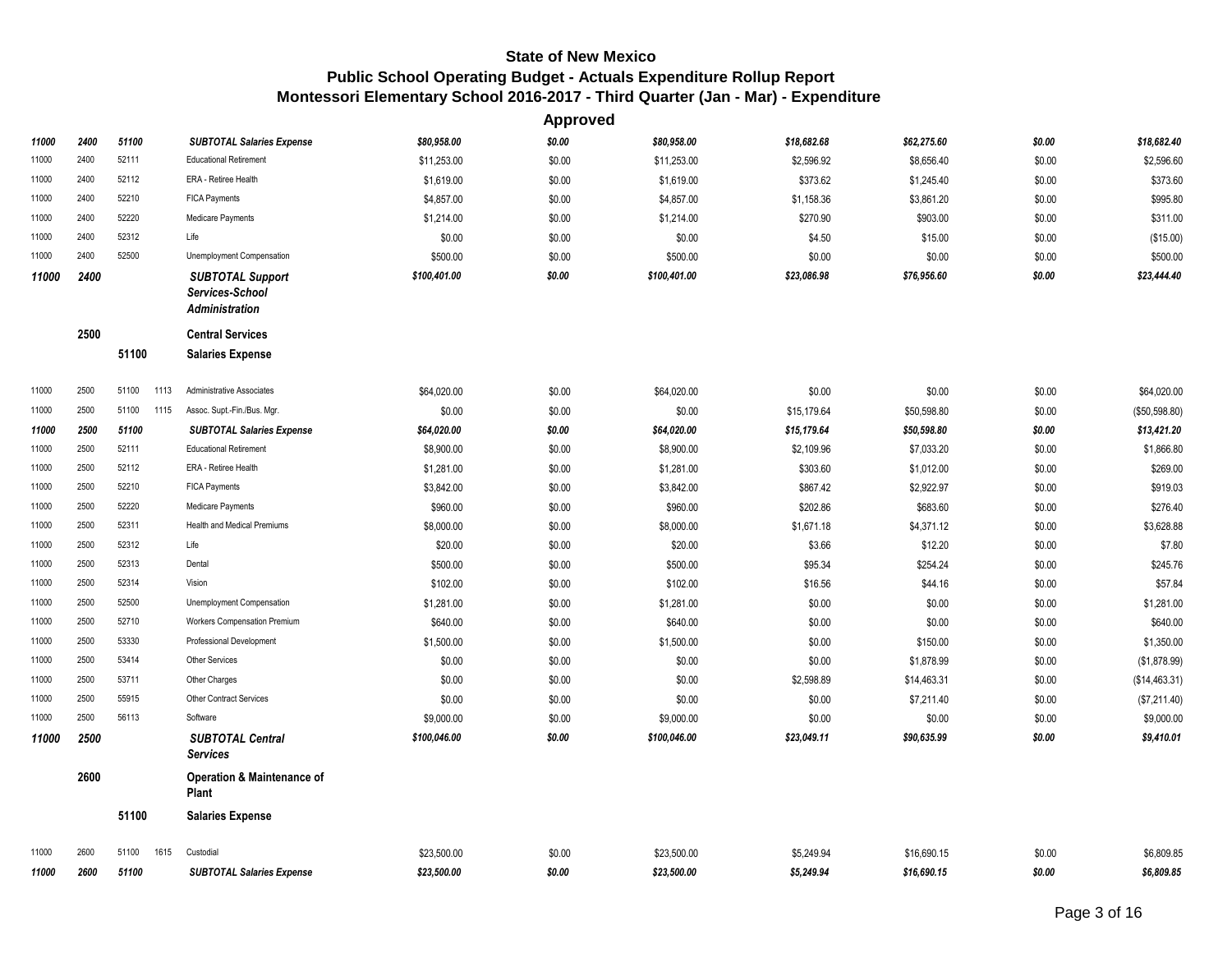**Approved**

| 11000          | 2600 | 52111 | <b>Educational Retirement</b>                                                       | \$3,267.00             | \$0.00                     | \$3,267.00     | \$729.72                  | \$2,319.86                | \$0.00           | \$947.14                    |
|----------------|------|-------|-------------------------------------------------------------------------------------|------------------------|----------------------------|----------------|---------------------------|---------------------------|------------------|-----------------------------|
| 11000          | 2600 | 52112 | ERA - Retiree Health                                                                | \$470.00               | \$0.00                     | \$470.00       | \$105.00                  | \$333.80                  | \$0.00           | \$136.20                    |
| 11000          | 2600 | 52210 | FICA Payments                                                                       | \$1,504.00             | \$0.00                     | \$1,504.00     | \$228.04                  | \$771.13                  | \$0.00           | \$732.87                    |
| 11000          | 2600 | 52220 | Medicare Payments                                                                   | \$353.00               | \$0.00                     | \$353.00       | \$53.34                   | \$180.36                  | \$0.00           | \$172.64                    |
| 11000          | 2600 | 52311 | <b>Health and Medical Premiums</b>                                                  | \$8,000.00             | \$0.00                     | \$8,000.00     | \$2,785.32                | \$7,713.84                | \$0.00           | \$286.16                    |
| 11000          | 2600 | 52312 | Life                                                                                | \$19.00                | \$0.00                     | \$19.00        | \$0.00                    | \$0.00                    | \$0.00           | \$19.00                     |
| 11000          | 2600 | 52313 | Dental                                                                              | \$135.00               | \$0.00                     | \$135.00       | \$158.88                  | \$423.68                  | \$0.00           | (\$288.68)                  |
| 11000          | 2600 | 52314 | Vision                                                                              | \$0.00                 | \$0.00                     | \$0.00         | \$27.60                   | \$78.20                   | \$0.00           | (\$78.20)                   |
| 11000          | 2600 | 53711 | Other Charges                                                                       | \$0.00                 | \$0.00                     | \$0.00         | \$4,692.00                | \$14,327.21               | \$0.00           | (\$14,327.21)               |
| 11000          | 2600 | 54312 | Maintenance & Repair - Buildings and<br>Grounds                                     | \$5,000.00             | \$0.00                     | \$5,000.00     | \$3,348.12                | \$10,841.61               | \$0.00           | (\$5,841.61)                |
| 11000          | 2600 | 54313 | Maintenance & Repair - Vehicles                                                     | \$0.00                 | \$0.00                     | \$0.00         | \$0.00                    | \$750.00                  | \$0.00           | (\$750.00)                  |
| 11000          | 2600 | 54411 | Electricity                                                                         | \$30,000.00            | \$0.00                     | \$30,000.00    | \$6,795.84                | \$24,538.96               | \$0.00           | \$5,461.04                  |
| 11000          | 2600 | 54412 | Natural Gas (Buildings)                                                             | \$22,000.00            | \$0.00                     | \$22,000.00    | \$1,768.59                | \$2,337.56                | \$0.00           | \$19,662.44                 |
| 11000          | 2600 | 54415 | Water/Sewage                                                                        | \$15,000.00            | \$0.00                     | \$15,000.00    | \$1,810.52                | \$10,817.76               | \$0.00           | \$4,182.24                  |
| 11000          | 2600 | 54416 | <b>Communication Services</b>                                                       | \$18,000.00            | \$0.00                     | \$18,000.00    | \$12,402.59               | \$31,175.70               | \$0.00           | (\$13,175.70)               |
| 11000          | 2600 | 54610 | Rental - Land and Buildings                                                         | \$335,000.00           | \$0.00                     | \$335,000.00   | \$80,718.50               | \$270,488.83              | \$0.00           | \$64,511.17                 |
| 11000          | 2600 | 55200 | Property/Liability Insurance                                                        | \$55,000.00            | \$0.00                     | \$55,000.00    | \$10.13                   | \$59,322.13               | \$0.00           | (\$4,322.13)                |
| 11000          | 2600 |       | <b>SUBTOTAL Operation &amp;</b><br><b>Maintenance of Plant</b>                      | \$517,248.00           | \$0.00                     | \$517,248.00   | \$120,884.13              | \$453,110.78              | \$0.00           | \$64,137.22                 |
|                |      |       |                                                                                     |                        |                            |                |                           |                           |                  |                             |
| 11000          | 2000 |       | <b>SUBTOTAL Support</b><br><b>Services</b>                                          | \$937,716.00           | \$0.00                     | \$937,716.00   | \$233,865.85              | \$838,356.99              | \$0.00           | \$99,359.01                 |
| 11000<br>14000 |      |       | <b>TOTAL Operational</b><br><b>Total Instructional</b><br><b>Materials Sub-Fund</b> | \$2,566,318.00         | \$109,684.00               | \$2,676,002.00 | \$589,022.73              | \$1,994,958.46            | \$0.00           | \$681,043.54                |
|                | 1000 |       | <b>Instruction</b>                                                                  |                        |                            |                |                           |                           |                  |                             |
| 14000          | 1000 | 56111 | Instructional Materials Cash - 50%<br>Textbooks                                     | \$82,394.00            | (\$3,135.00)               | \$79,259.00    | \$19,719.00               | \$64,545.46               | \$0.00           | \$14,713.54                 |
| 14000          | 1000 | 56113 | Software                                                                            | \$12,000.00            | \$0.00                     | \$12,000.00    | \$436.85                  | \$2,319.31                | \$0.00           | \$9,680.69                  |
| 14000          | 1000 |       | <b>SUBTOTAL Instruction</b>                                                         | \$94,394.00            | (\$3,135.00)               | \$91,259.00    | \$20,155.85               | \$66,864.77               | \$0.00           | \$24,394.23                 |
|                |      |       | <b>TOTAL Total</b>                                                                  |                        |                            |                | \$20,155.85               | \$66,864.77               | \$0.00           | \$24,394.23                 |
| 14000          |      |       | <b>Instructional Materials</b>                                                      | \$94,394.00            | (\$3,135.00)               | \$91,259.00    |                           |                           |                  |                             |
| 23000          |      |       | Sub-Fund<br><b>Non-Instructional Support</b>                                        |                        |                            |                |                           |                           |                  |                             |
|                | 1000 |       | Instruction                                                                         |                        |                            |                |                           |                           |                  |                             |
| 23000          | 1000 | 53711 | Other Charges                                                                       | \$250,000.00           | \$0.00                     | \$250,000.00   | \$8,474.88                | \$43,330.77               | \$0.00           | \$206,669.23                |
| 23000          | 1000 | 55817 | <b>Student Travel</b>                                                               | \$0.00<br>\$250,000.00 | \$19,206.00<br>\$19,206.00 | \$19,206.00    | \$2,525.72<br>\$11,000.60 | \$2,525.72<br>\$45,856.49 | \$0.00<br>\$0.00 | \$16,680.28<br>\$223,349.51 |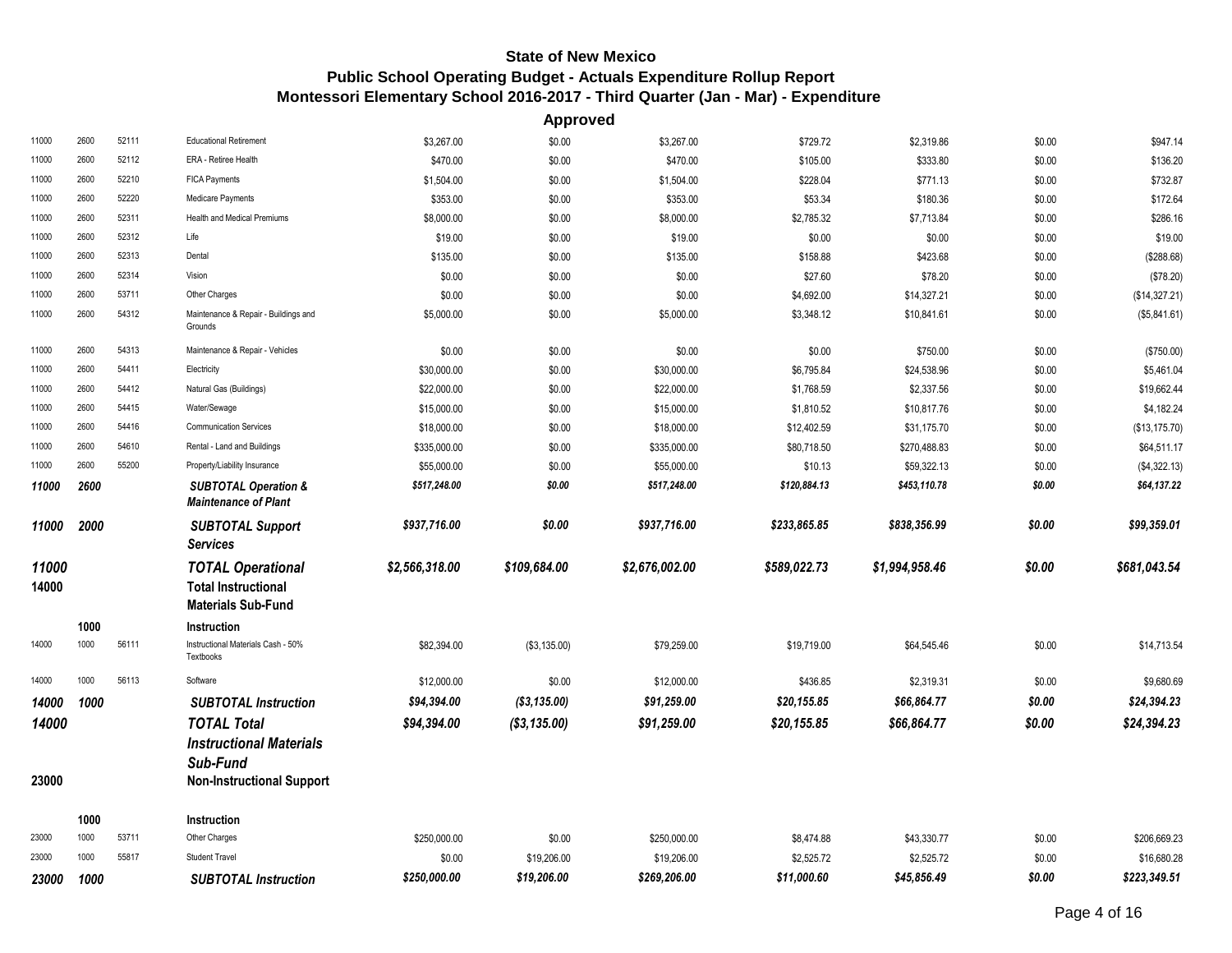**Approved**

| 23000 |      |       |      | <b>TOTAL Non-</b><br><b>Instructional Support</b>   | \$250,000.00 | \$19,206.00 | \$269,206.00 | \$11,000.60 | \$45,856.49 | \$0.00 | \$223,349.51 |
|-------|------|-------|------|-----------------------------------------------------|--------------|-------------|--------------|-------------|-------------|--------|--------------|
| 24000 |      |       |      | <b>Federal Flow-through</b><br><b>Grants</b>        |              |             |              |             |             |        |              |
| 24101 |      |       |      | Title I - IASA                                      |              |             |              |             |             |        |              |
|       | 1000 |       |      | Instruction                                         |              |             |              |             |             |        |              |
|       |      | 51100 |      | <b>Salaries Expense</b>                             |              |             |              |             |             |        |              |
| 24101 | 1000 | 51100 | 1411 | Teachers-Grades 1-12                                | \$38,525.00  | \$0.00      | \$38,525.00  | \$19,098.48 | \$19,098.48 | \$0.00 | \$19,426.52  |
| 24101 | 1000 | 51100 |      | <b>SUBTOTAL Salaries Expense</b>                    | \$38,525.00  | \$0.00      | \$38,525.00  | \$19,098.48 | \$19,098.48 | \$0.00 | \$19,426.52  |
| 24101 | 1000 | 52111 |      | <b>Educational Retirement</b>                       | \$0.00       | \$0.00      | \$0.00       | \$0.00      | \$0.00      | \$0.00 | \$0.00       |
| 24101 | 1000 | 52112 |      | ERA - Retiree Health                                | \$0.00       | \$0.00      | \$0.00       | \$0.00      | \$0.00      | \$0.00 | \$0.00       |
| 24101 | 1000 | 52210 |      | <b>FICA Payments</b>                                | \$0.00       | \$0.00      | \$0.00       | \$0.00      | \$0.00      | \$0.00 | \$0.00       |
| 24101 | 1000 | 52220 |      | Medicare Payments                                   | \$0.00       | \$0.00      | \$0.00       | \$0.00      | \$0.00      | \$0.00 | \$0.00       |
| 24101 | 1000 | 52311 |      | Health and Medical Premiums                         | \$0.00       | \$0.00      | \$0.00       | \$0.00      | \$0.00      | \$0.00 | \$0.00       |
| 24101 | 1000 |       |      | <b>SUBTOTAL Instruction</b>                         | \$38,525.00  | \$0.00      | \$38,525.00  | \$19,098.48 | \$19,098.48 | \$0.00 | \$19,426.52  |
| 24101 |      |       |      | <b>TOTAL Title I - IASA</b>                         | \$38,525.00  | \$0.00      | \$38,525.00  | \$19,098.48 | \$19,098.48 | \$0.00 | \$19,426.52  |
| 24106 |      |       |      | <b>Entitlement IDEA-B</b>                           |              |             |              |             |             |        |              |
|       | 1000 |       |      | Instruction                                         |              |             |              |             |             |        |              |
|       |      | 51100 |      | <b>Salaries Expense</b>                             |              |             |              |             |             |        |              |
| 24106 | 1000 | 51100 | 1412 | Teachers- Special Education                         | \$36,000.00  | \$0.00      | \$36,000.00  | \$20,211.08 | \$20,211.08 | \$0.00 | \$15,788.92  |
| 24106 | 1000 | 51100 | 1711 | Instructional Assistants-Grades 1-12                | \$0.00       | \$0.00      | \$0.00       | \$4,000.00  | \$4,000.00  | \$0.00 | (\$4,000.00) |
| 24106 | 1000 | 51100 | 1712 | Instructional Assistants-Special Education          | \$4,000.00   | \$0.00      | \$4,000.00   | \$0.00      | \$0.00      | \$0.00 | \$4,000.00   |
| 24106 | 1000 | 51100 |      | <b>SUBTOTAL Salaries Expense</b>                    | \$40,000.00  | \$0.00      | \$40,000.00  | \$24,211.08 | \$24,211.08 | \$0.00 | \$15,788.92  |
| 24106 | 1000 |       |      | <b>SUBTOTAL Instruction</b>                         | \$40,000.00  | \$0.00      | \$40,000.00  | \$24,211.08 | \$24,211.08 | \$0.00 | \$15,788.92  |
|       | 2000 |       |      | <b>Support Services</b>                             |              |             |              |             |             |        |              |
|       | 2100 |       |      | <b>Support Services-Students</b>                    |              |             |              |             |             |        |              |
| 24106 | 2100 | 53211 |      | Diagnosticians - Contracted                         | \$3,000.00   | \$0.00      | \$3,000.00   | \$2,556.46  | \$2,556.46  | \$0.00 | \$443.54     |
| 24106 | 2100 | 53212 |      | Speech Therapists - Contracted                      | \$9,983.00   | \$0.00      | \$9,983.00   | \$0.00      | \$0.00      | \$0.00 | \$9,983.00   |
| 24106 | 2100 | 53213 |      | Occupational Therapists - Contracted                | \$0.00       | \$0.00      | \$0.00       | \$9,983.00  | \$9,983.00  | \$0.00 | (\$9,983.00) |
| 24106 | 2100 |       |      | <b>SUBTOTAL Support</b><br><b>Services-Students</b> | \$12,983.00  | \$0.00      | \$12,983.00  | \$12,539.46 | \$12,539.46 | \$0.00 | \$443.54     |
| 24106 | 2000 |       |      | <b>SUBTOTAL Support</b><br><b>Services</b>          | \$12,983.00  | \$0.00      | \$12,983.00  | \$12,539.46 | \$12,539.46 | \$0.00 | \$443.54     |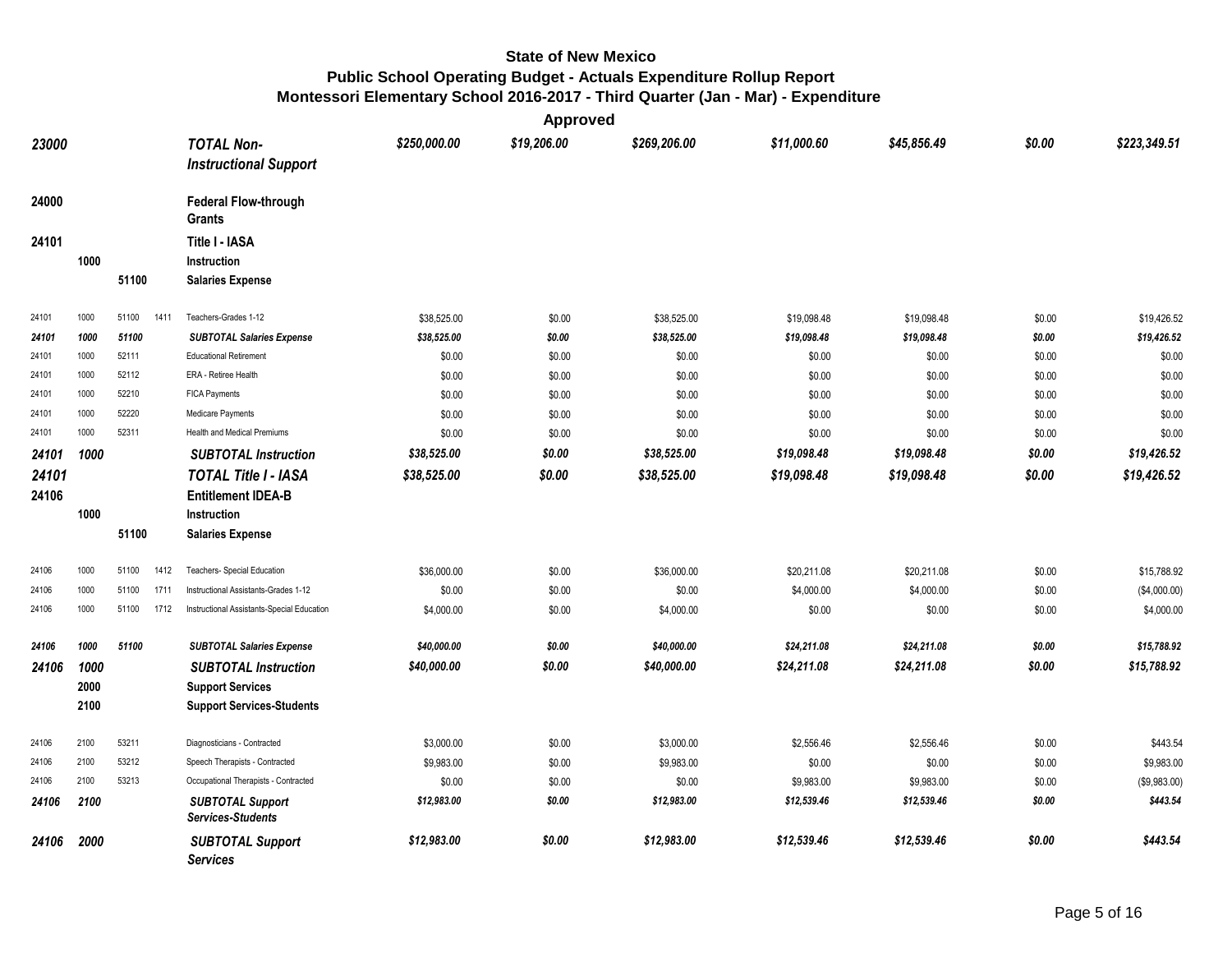|                |      |       |                                                                                                           |             | Approved     |              |             |              |        |             |
|----------------|------|-------|-----------------------------------------------------------------------------------------------------------|-------------|--------------|--------------|-------------|--------------|--------|-------------|
| 24106<br>24154 |      |       | <b>TOTAL Entitlement</b><br><b>IDEA-B</b><br><b>Teacher/Principal</b><br><b>Training &amp; Recruiting</b> | \$52,983.00 | \$0.00       | \$52,983.00  | \$36,750.54 | \$36,750.54  | \$0.00 | \$16,232.46 |
|                | 1000 |       | Instruction                                                                                               |             |              |              |             |              |        |             |
| 24154          | 1000 | 53330 | Professional Development                                                                                  | \$0.00      | \$0.00       | \$0.00       | \$0.00      | \$0.00       | \$0.00 | \$0.00      |
| 24154          | 1000 |       | <b>SUBTOTAL Instruction</b>                                                                               | \$0.00      | \$0.00       | \$0.00       | \$0.00      | \$0.00       | \$0.00 | \$0.00      |
| 24154          |      |       | <b>TOTAL</b>                                                                                              | \$0.00      | \$0.00       | \$0.00       | \$0.00      | \$0.00       | \$0.00 | \$0.00      |
|                |      |       | <b>Teacher/Principal</b>                                                                                  |             |              |              |             |              |        |             |
|                |      |       | <b>Training &amp; Recruiting</b>                                                                          |             |              |              |             |              |        |             |
| 24000          |      |       | <b>TOTAL Federal Flow-</b>                                                                                | \$91,508.00 | \$0.00       | \$91,508.00  | \$55,849.02 | \$55,849.02  | \$0.00 | \$35,658.98 |
| 27000          |      |       | through Grants<br><b>State Flow-through</b><br><b>Grants</b>                                              |             |              |              |             |              |        |             |
| 27107          |      |       | 2012 GOBond Student<br>Library SB-66                                                                      |             |              |              |             |              |        |             |
|                | 2000 |       | <b>Support Services</b>                                                                                   |             |              |              |             |              |        |             |
|                | 2200 |       | <b>Support Services-Instruction</b>                                                                       |             |              |              |             |              |        |             |
| 27107          | 2200 | 56114 | Library And Audio-Visual                                                                                  | \$4,051.00  | \$0.00       | \$4,051.00   | \$0.00      | \$0.00       | \$0.00 | \$4,051.00  |
| 27107          | 2200 |       | <b>SUBTOTAL Support</b><br>Services-Instruction                                                           | \$4,051.00  | \$0.00       | \$4,051.00   | \$0.00      | \$0.00       | \$0.00 | \$4,051.00  |
| 27107          | 2000 |       | <b>SUBTOTAL Support</b><br><b>Services</b>                                                                | \$4,051.00  | \$0.00       | \$4,051.00   | \$0.00      | \$0.00       | \$0.00 | \$4,051.00  |
| 27107          |      |       | TOTAL 2012 GOBond<br><b>Student Library SB-66</b>                                                         | \$4,051.00  | \$0.00       | \$4,051.00   | \$0.00      | \$0.00       | \$0.00 | \$4,051.00  |
| 27000          |      |       | <b>TOTAL State Flow-</b>                                                                                  | \$4,051.00  | \$0.00       | \$4,051.00   | \$0.00      | \$0.00       | \$0.00 | \$4,051.00  |
| 31200          |      |       | through Grants<br><b>Public School Capital</b><br>Outlay                                                  |             |              |              |             |              |        |             |
|                | 4000 |       | <b>Capital Outlay</b>                                                                                     |             |              |              |             |              |        |             |
| 31200          | 4000 | 54610 | Rental - Land and Buildings                                                                               | \$0.00      | \$301,126.00 | \$301,126.00 | \$75,281.50 | \$225,844.50 | \$0.00 | \$75,281.50 |
| 31200          | 4000 |       | <b>SUBTOTAL Capital</b><br><b>Outlay</b>                                                                  | \$0.00      | \$301,126.00 | \$301,126.00 | \$75,281.50 | \$225,844.50 | \$0.00 | \$75,281.50 |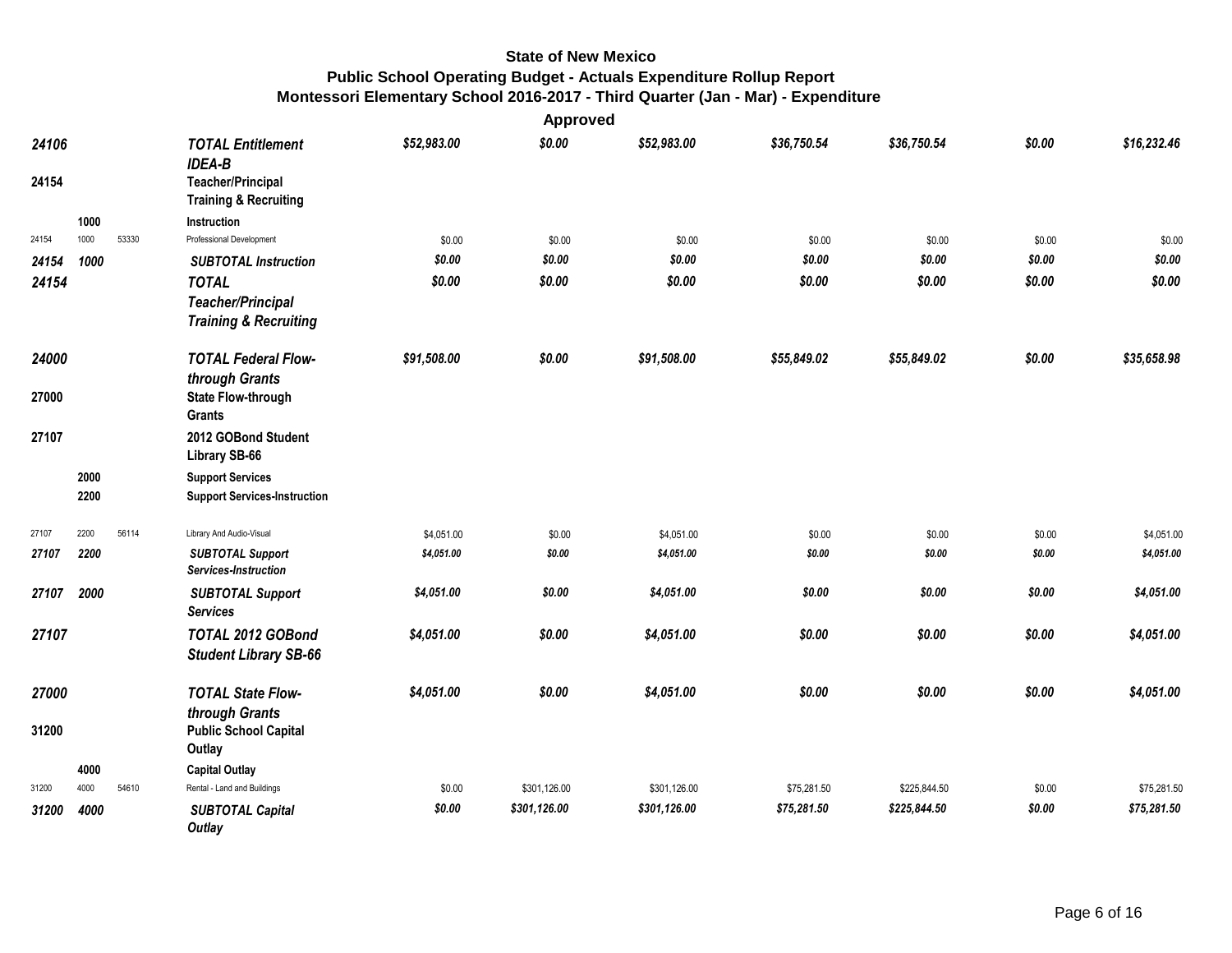|                |      |       |                                                                                           |              | Approved     |              |             |              |        |               |
|----------------|------|-------|-------------------------------------------------------------------------------------------|--------------|--------------|--------------|-------------|--------------|--------|---------------|
| 31200          |      |       | <b>TOTAL Public School</b><br><b>Capital Outlay</b>                                       | \$0.00       | \$301,126.00 | \$301,126.00 | \$75,281.50 | \$225,844.50 | \$0.00 | \$75,281.50   |
| 31600          |      |       | <b>Capital Improvements HB-</b><br>33                                                     |              |              |              |             |              |        |               |
|                | 4000 |       | <b>Capital Outlay</b>                                                                     |              |              |              |             |              |        |               |
| 31600          | 4000 | 54311 | Maintenance & Repair -<br>Furniture/Fixtures/Equipment                                    | \$0.00       | \$0.00       | \$0.00       | \$0.00      | \$0.00       | \$0.00 | \$0.00        |
| 31600          | 4000 | 54312 | Maintenance & Repair - Buildings and<br>Grounds                                           | \$0.00       | \$0.00       | \$0.00       | \$0.00      | \$0.00       | \$0.00 | \$0.00        |
| 31600          | 4000 | 57112 | Land Improvements                                                                         | \$0.00       | \$0.00       | \$0.00       | \$0.00      | \$0.00       | \$0.00 | \$0.00        |
| 31600          | 4000 | 57331 | Fixed Assets (more than \$5,000)                                                          | \$0.00       | \$0.00       | \$0.00       | \$0.00      | \$0.00       | \$0.00 | \$0.00        |
| 31600          | 4000 | 57332 | Supply Assets (\$5,000 or less)                                                           | \$0.00       | \$0.00       | \$0.00       | \$0.00      | \$12,630.15  | \$0.00 | (\$12,630.15) |
| 31600          | 4000 |       | <b>SUBTOTAL Capital</b><br>Outlay                                                         | \$0.00       | \$0.00       | \$0.00       | \$0.00      | \$12,630.15  | \$0.00 | (\$12,630.15) |
| 31600<br>31700 |      |       | <b>TOTAL Capital</b><br><b>Improvements HB-33</b><br><b>Capital Improvements SB-</b><br>9 | \$0.00       | \$0.00       | \$0.00       | \$0.00      | \$12,630.15  | \$0.00 | (\$12,630.15) |
|                | 4000 |       | <b>Capital Outlay</b>                                                                     |              |              |              |             |              |        |               |
| 31700          | 4000 | 57331 | Fixed Assets (more than \$5,000)                                                          | \$56.794.00  | \$0.00       | \$56,794.00  | \$0.00      | \$0.00       | \$0.00 | \$56,794.00   |
| 31700          | 4000 |       | <b>SUBTOTAL Capital</b><br>Outlay                                                         | \$56,794.00  | \$0.00       | \$56,794.00  | \$0.00      | \$0.00       | \$0.00 | \$56,794.00   |
| 31700          |      |       | <b>TOTAL Capital</b><br><b>Improvements SB-9</b>                                          | \$56,794.00  | \$0.00       | \$56,794.00  | \$0.00      | \$0.00       | \$0.00 | \$56,794.00   |
| 31701          |      |       | <b>Capital Improvements SB-</b><br>9 Local                                                |              |              |              |             |              |        |               |
|                | 4000 |       | <b>Capital Outlay</b>                                                                     |              |              |              |             |              |        |               |
| 31701          | 4000 | 54315 | Maintenance & Repair<br>Bldgs/Grnds/Equipment (SB-9)                                      | \$0.00       | \$0.00       | \$0.00       | \$19,573.70 | \$52,065.78  | \$0.00 | (\$52,065.78) |
| 31701          | 4000 | 56118 | General Supplies and Materials                                                            | \$10,000.00  | \$0.00       | \$10,000.00  | \$0.00      | \$0.00       | \$0.00 | \$10,000.00   |
| 31701          | 4000 | 57112 | Land Improvements                                                                         | \$5,000.00   | \$0.00       | \$5,000.00   | \$0.00      | \$0.00       | \$0.00 | \$5,000.00    |
| 31701          | 4000 | 57200 | <b>Buildings Purchase</b>                                                                 | \$70,000.00  | \$0.00       | \$70,000.00  | \$0.00      | \$0.00       | \$0.00 | \$70,000.00   |
| 31701          | 4000 | 57312 | <b>Buses</b>                                                                              | \$161,000.00 | \$0.00       | \$161,000.00 | \$0.00      | \$0.00       | \$0.00 | \$161,000.00  |
| 31701          | 4000 | 57332 | Supply Assets (\$5,000 or less)                                                           | \$47,000.00  | \$0.00       | \$47,000.00  | \$31,261.55 | \$40,008.37  | \$0.00 | \$6,991.63    |
| 31701          | 4000 |       | <b>SUBTOTAL Capital</b><br><b>Outlay</b>                                                  | \$293,000.00 | \$0.00       | \$293,000.00 | \$50,835.25 | \$92,074.15  | \$0.00 | \$200,925.85  |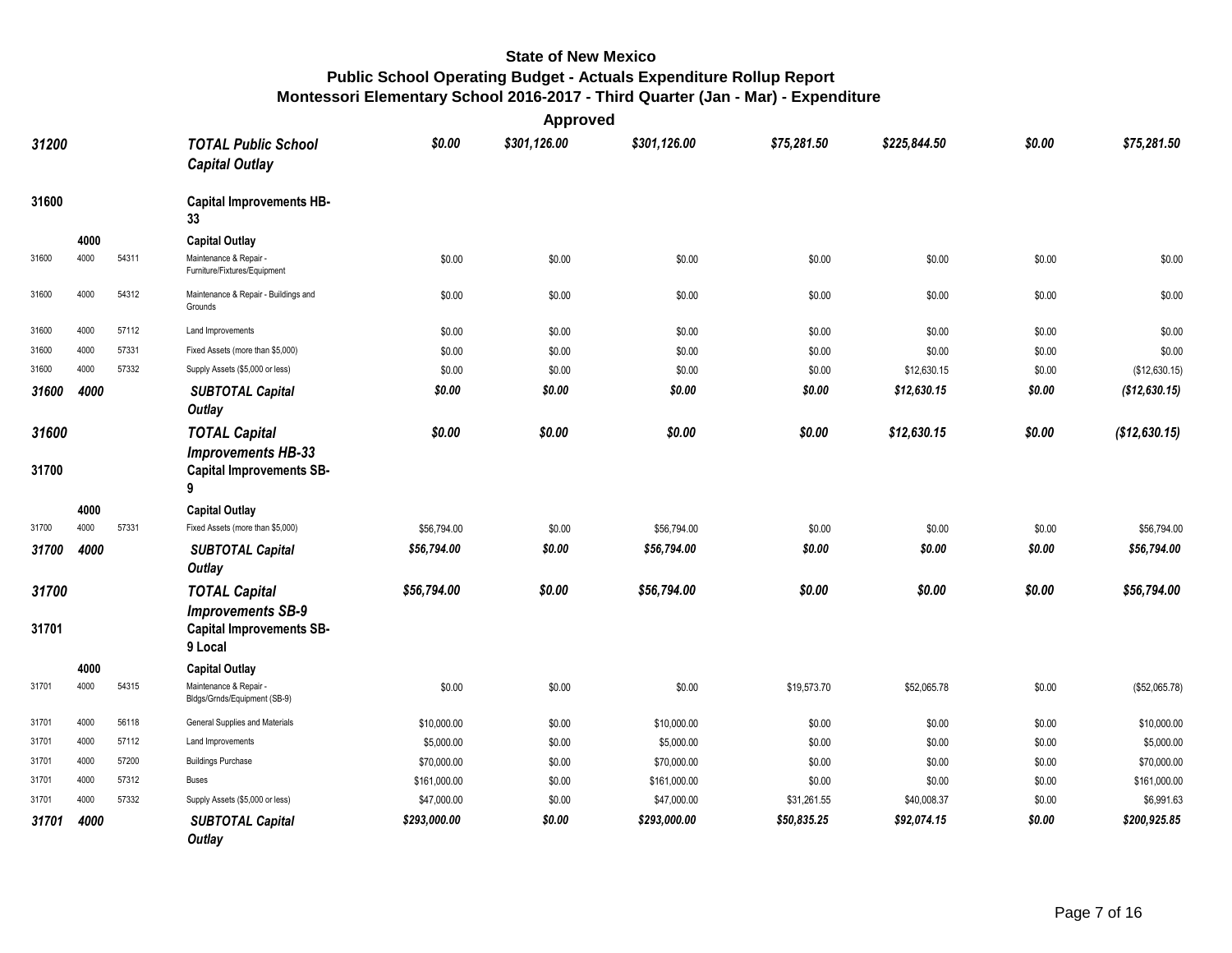**Approved**

| 31701      | <b>TOTAL Capital</b><br><b>Improvements SB-9</b> | \$293,000.00   | --<br>\$0.00 | \$293,000.00   | \$50,835.25  | \$92,074.15    | \$0.00 | \$200,925.85   |
|------------|--------------------------------------------------|----------------|--------------|----------------|--------------|----------------|--------|----------------|
| <b>ALL</b> | Local<br><b>TOTAL BUDGET</b>                     | \$3,356,065.00 | \$426,881.00 | \$3,782,946.00 | \$802,144.95 | \$2,494,077.54 | \$0.00 | \$1,288,868.46 |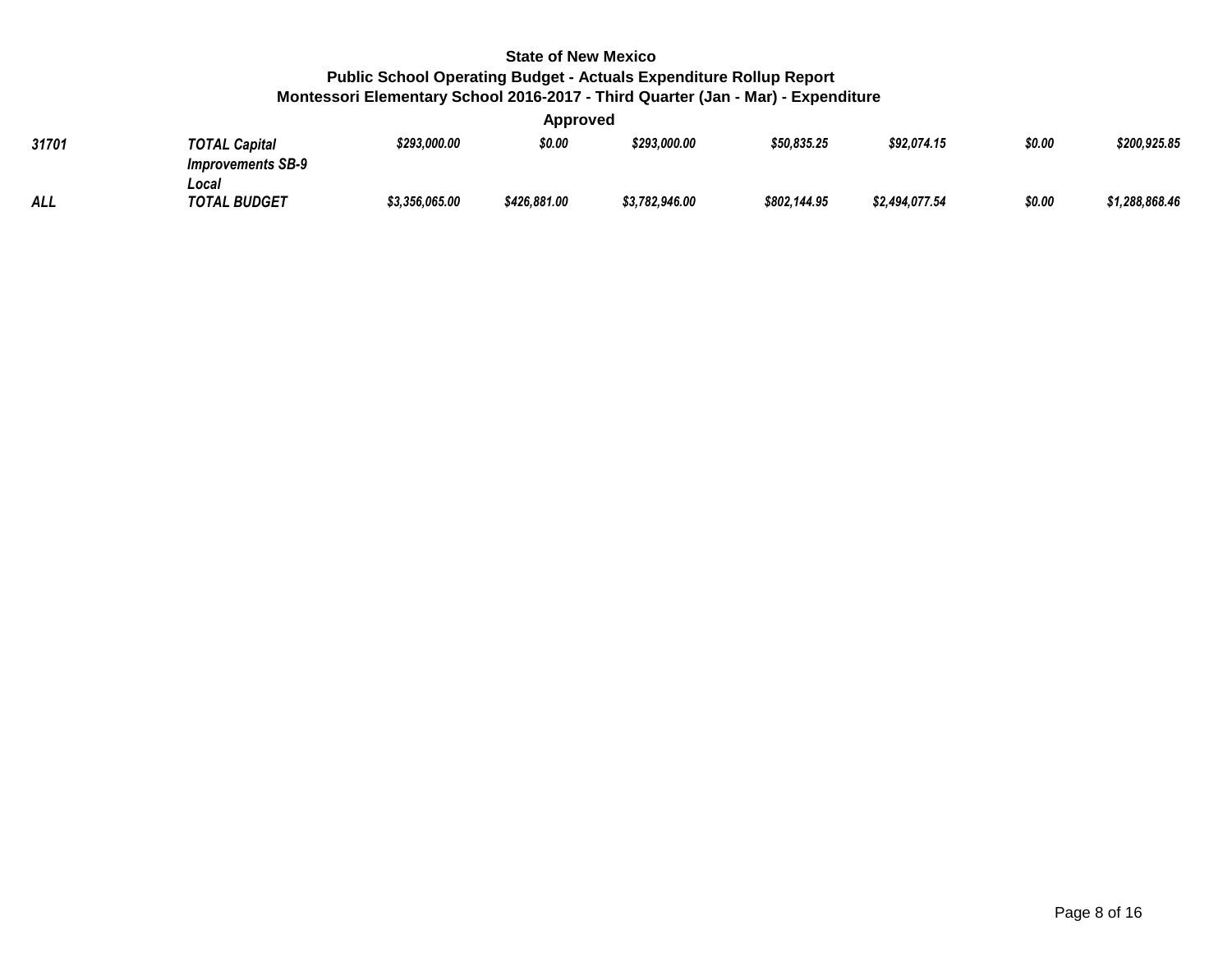#### **FTE**

25.20

0.40

1.00

12.84

*39.44*

0.00

0.00

*0.00*

0.00

0.00 0.00

0.00

0.00

0.00

0.00

0.00

0.00 0.00

0.00

0.00

0.00 0.00

0.00

0.00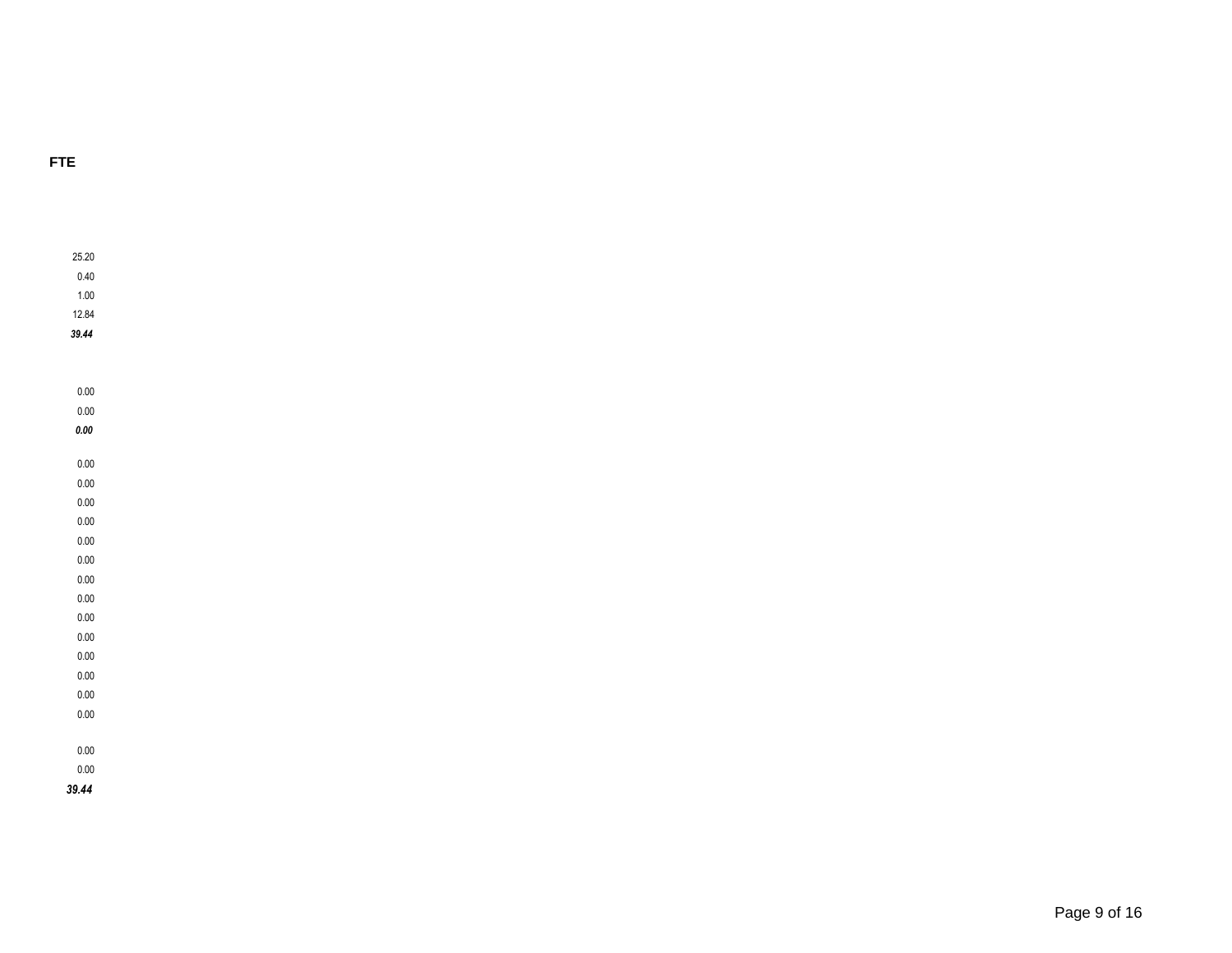| 0.00 |  |
|------|--|
| 0.00 |  |
| 0.00 |  |
| 0.00 |  |
| 0.00 |  |
| 0.00 |  |
| 0.00 |  |
| 0.00 |  |
| 0.00 |  |
| 0.00 |  |
| 0.00 |  |
| 0.00 |  |

0.00 0.00 *3.05*

0.00 0.00 0.00 0.00 0.00 *0.00*

3.05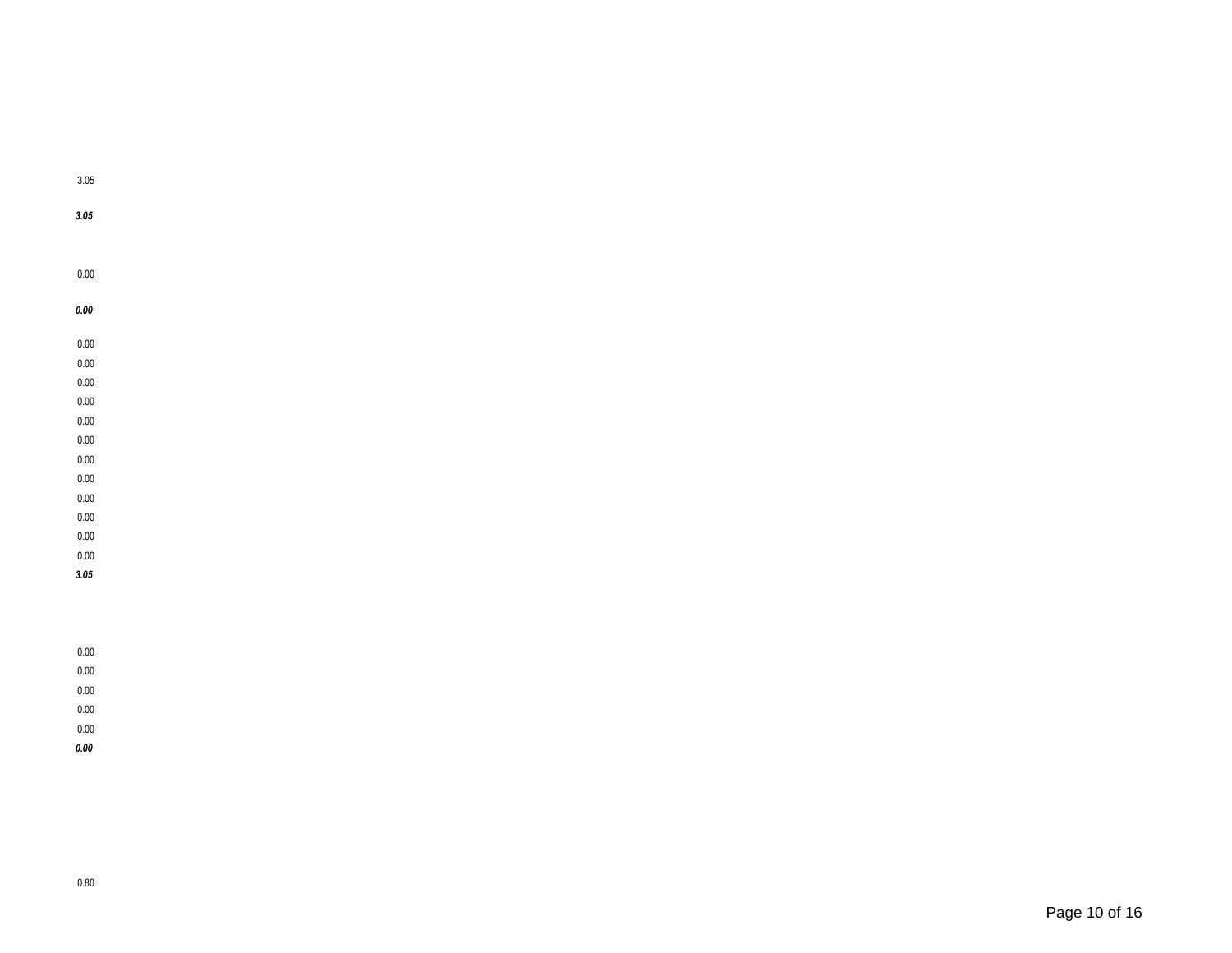0.00

- 0.00
- 0.00
- 0.00
- 0.00
- 0.00 *0.80*
- 

0.00

0.65

*0.65* 0.00

0.00

0.00 0.00

0.00

0.00

0.00

0.00 0.00

0.00

0.00

0.00

0.00

0.00

0.00 *0.65*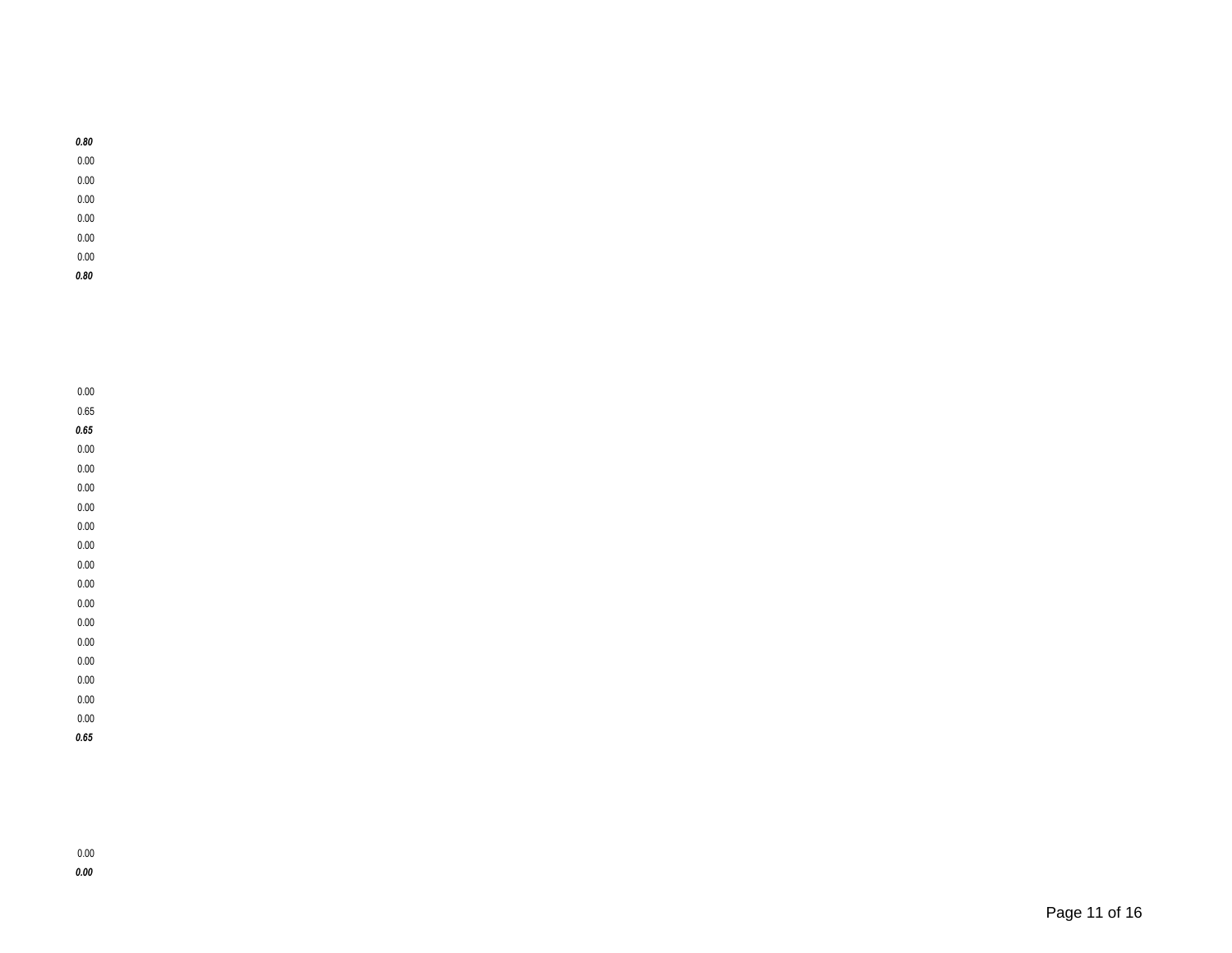- 0.00
- 0.00
- 0.00
- 0.00 0.00
- 0.00
- 0.00
- 0.00
- 
- 0.00
- 
- 
- 0.00
- 0.00
- 0.00
- 0.00
- 0.00
- 0.00
- 0.00
- *0.00*
- 
- *4.50*

#### *43.94*

### 0.00 0.00

- *0.00*
- *0.00*

- 0.00 0.00
- *0.00*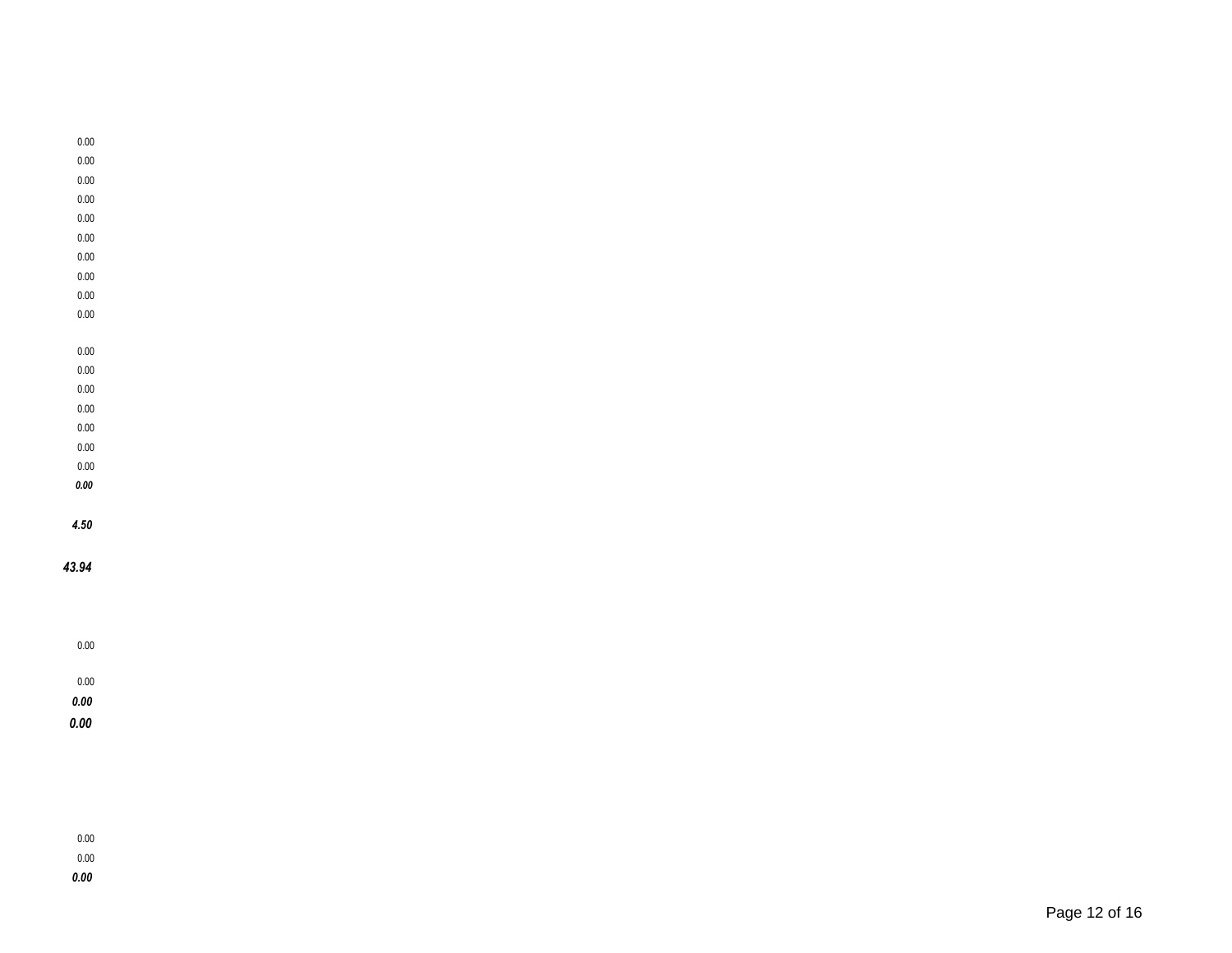#### 0.00 0.00

0.00

*0.00*

#### *0.00*

### *0.72*

0.12

0.00 0.00

0.00 *0.72*

# 0.60

*0.60 0.60*

#### 0.00 0.00 0.00

0.60 *0.60*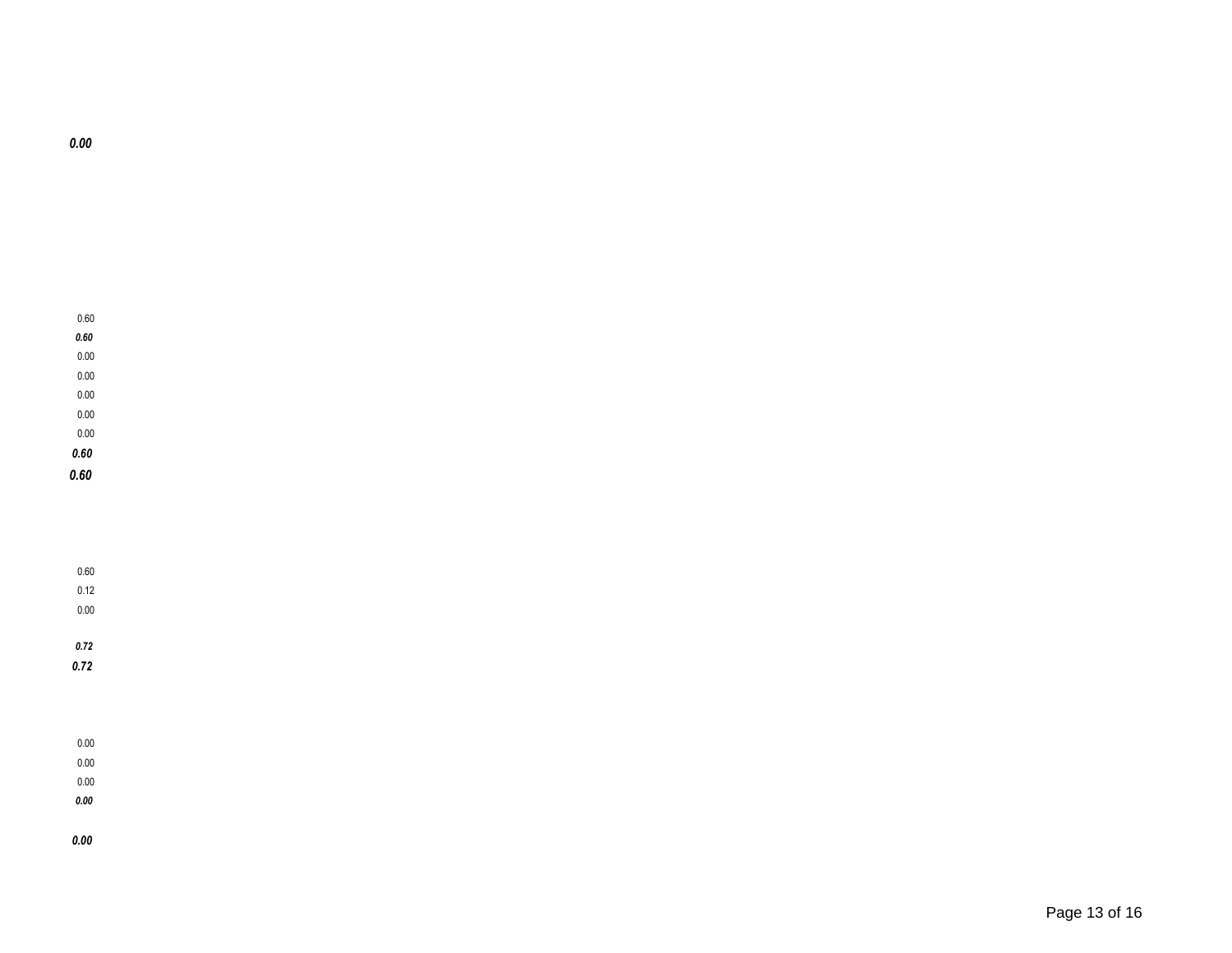*1.32*

0.00 *0.00 0.00*

0.00

*0.00*

*0.00*

*0.00*

*0.00*

0.00